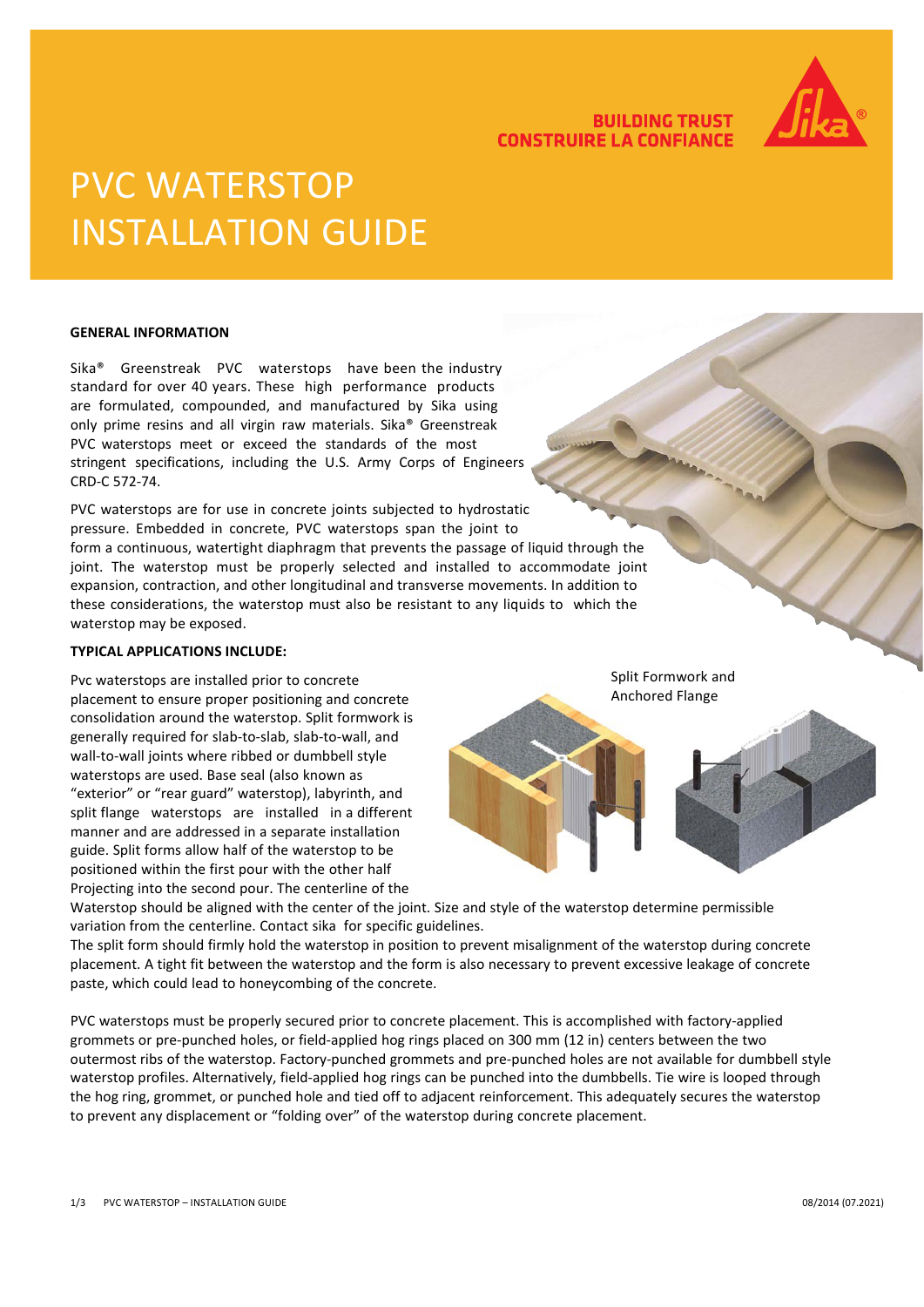# PVC WATERSTOP INSTALLATION GUIDE

## **BUILDING TRUST CONSTRUIRE LA CONFIANCE**



Never place nails or screws through the body of the waterstop. Note that thicker waterstop profiles are less likely to fold over and reduce the potential for the hog rings or grommets to tear out of the waterstop due to the stresses induced during concrete placement.

### **IMPORTANT PRECAUTIONS**

Thoroughly consolidate the concrete around the waterstop to prevent voids or honeycombing adjacent to the waterstop. Pay particular attention to the underside of horizontally placed waterstops to ensure proper concrete consolidation. Intimate contact between the concrete and waterstop is necessary for full performance of a waterstop. Voids next to the waterstop can significantly compromise its water stopping ability. Furthermore, maintain adequate clearance between reinforcing steel and the waterstop. Typical clearance should be twice the maximum



aggregate size. Inadequate clearance can promote formation of voids due to aggregate bridging. The waterstop should never be cut or modified to allow reinforcement to pass through the waterstop.

Be sure that the PVC waterstop is clean prior to concrete placement. It is difficult to achieve a quality seal if the waterstop is greasy, dirty, or covered with concrete residue. Store PVC waterstops under a tarp or indoors to avoid direct exposure to sunlight. PVC can suffer UV degradation from the sun. Extended UV exposure will leach the plasticizer from the PVC, reducing its physical properties and causing the PVC to become brittle. Protect installed waterstops from UV if the PVC waterstop will be exposed for more than 30 days.

### **SPLICING REQUIREMENTS**

Continuity of the waterstop is critical for optimum performance of the waterstop system. Poorly constructed transitions, intersections and splices are prime locations for leaks. Lapping of the waterstop should never be permitted. Continuity of the waterstop profile, including ribs, dumbbells and center bulbs is also critical and should be maintained through changes of direction and transitions. Continuity is maintained at these locations by use of mitered welds. Mitered fabrications offer the additional benefit of longer weld lines resulting in stronger transitions.

PVC waterstop is easily butt spliced with a thermostatically controlled waterstop welding iron equipped with a replaceable peel-and-stick Teflon cover. The ends of the waterstop must be cut square to form matching edges. Uniformly and simultaneously melt the waterstop ends at roughly 193 °C (380 °F) using the waterstop welding iron. It is important to use an indirect source of heat for this procedure. Direct exposure to a flame will change the chemical composition of the PVC and result in a weak weld. When a 3 mm (1/8 in) diameter melted bead of PVC material develops at each waterstop end, quickly remove the ends of the waterstop from the welding iron and immediately press the two waterstop ends together, keeping the waterstop properly aligned at the weld. Hold until the material has fused and cooled. Allow the splice to cool completely before installing. Surface temperature of the splicing iron must be maintained to avoid burning or charring the material. Welding irons have resistance type heating elements and experience diminished performance if a reduced voltage is supplied. Avoid operating with long runs of small gauge extension cords.

Experience has shown that mitered intersections (such as "L's", "T's", and "X's") are difficult to accomplish on site. Factory fabrications are strongly recommended, leaving only straight butt splices for the field. Using factory fabricated intersections ensures the owner, engineer, and contractor that all intersections are of a high quality waterstop system. Welding irons, fabrications, and accessories are available through Sika's network of distributors. Sika® Greenstreak welding irons are available in multiple sizes. When ordering, verify that the splicing iron size is large enough to accommodate the size and geometry of the waterstop profile being used